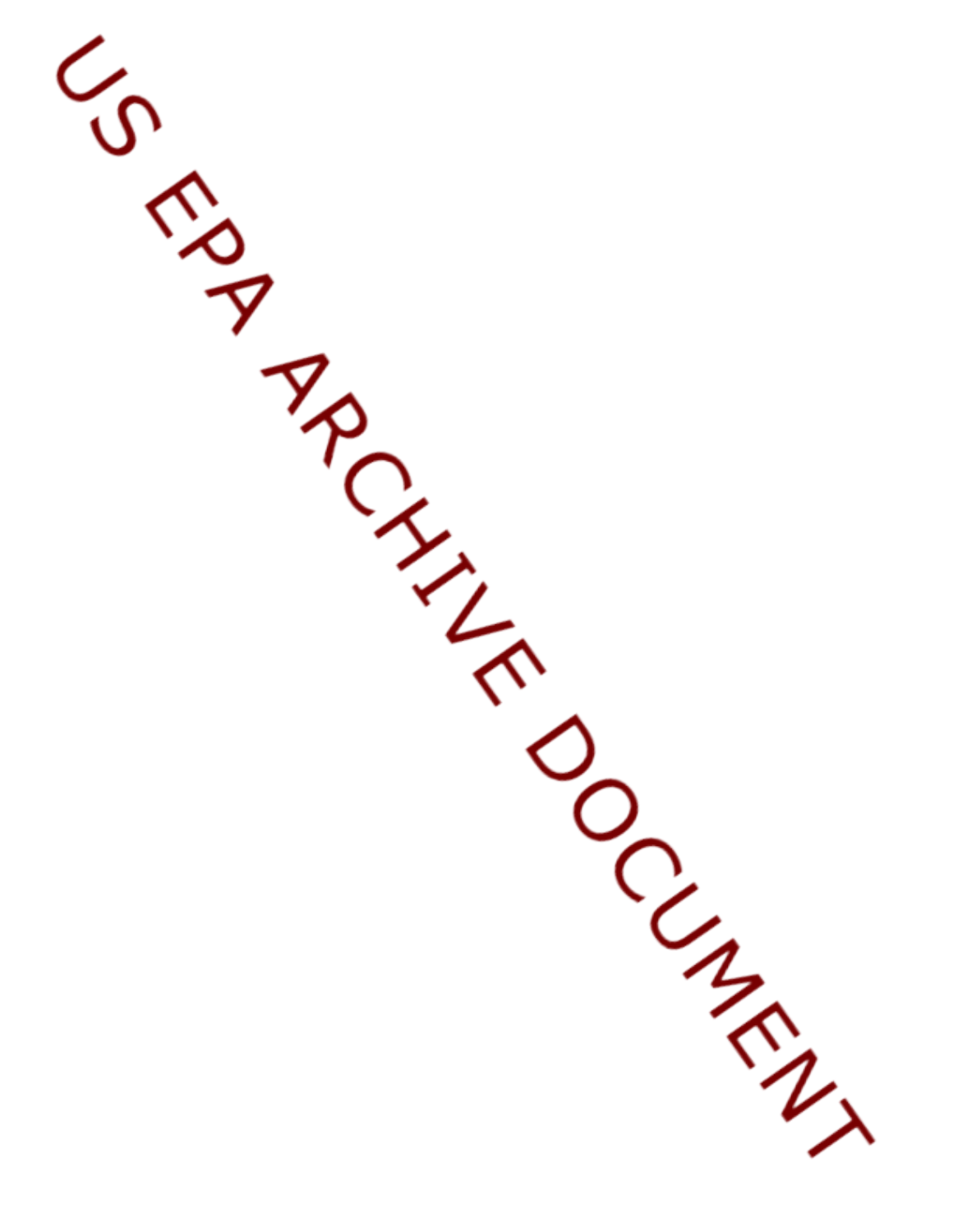## **THE ENVIRONMENTAL TECHNOLOGY VERIFICATION**







# **ETV JOINT VERIFICATION STATEMENT**

| <b>WEBSITE:</b><br>EMAIL: | http://www.gore.com/corp/separations/chemical.html<br>rfenster@wlgore.com |                                              |
|---------------------------|---------------------------------------------------------------------------|----------------------------------------------|
| <b>ADDRESS:</b>           | 100 Chesapeake Blvd.<br>Elkton, MD 21922-0010                             | PHONE: (410) 392-7600<br>FAX: (410) 506-4780 |
| <b>COMPANY:</b>           | W. L. Gore and Associates, Inc.                                           |                                              |
|                           | <b>TECHNOLOGY NAME: GORE-SORBER Water Quality Monitoring</b>              |                                              |
| <b>APPLICATION:</b>       | VOC-CONTAMINATED WATER SAMPLING                                           |                                              |
| <b>TECHNOLOGY TYPE:</b>   | <b>GROUNDWATER SAMPLING TECHNOLOGIES</b>                                  |                                              |

## **PROGRAM DESCRIPTION**

The U.S. Environmental Protection Agency (EPA) has created the Environmental Technology Verification Program (ETV) to facilitate the deployment of innovative or improved environmental technologies through performance verification and dissemination of information. The goal of the ETV Program is to further environmental protection by substantially accelerating the acceptance and use of improved and cost-effective technologies. ETV seeks to achieve this goal by providing high-quality, peer-reviewed data on technology performance to those involved in the design, distribution, financing, permitting, purchase, and use of environmental technologies.

ETV works in partnership with recognized standards and testing organizations and stakeholder groups consisting of regulators, buyers, and vendor organizations, with the full participation of individual technology developers. The program evaluates the performance of innovative technologies by developing test plans that are responsive to the needs of stakeholders, conducting field or laboratory tests (as appropriate), collecting and analyzing data, and preparing peer-reviewed reports. All evaluations are conducted in accordance with rigorous quality assurance protocols to ensure that data of known and adequate quality are generated and that the results are defensible.

The Site Characterization and Monitoring Technologies Pilot, one of 12 technology areas under ETV, is administered by EPA's National Exposure Research Laboratory. Sandia National Laboratories, a Department of Energy laboratory, is one of the verification testing organizations within the ETV Site Characterization and Monitoring Pilot. Sandia collaborated with personnel from the U.S. Geological Survey to conduct a verification study of groundwater sampling technologies. This verification statement provides a summary of the results from a verification test of GORE-SORBER Water Quality Monitoring technology manufactured by W. L. Gore and Associates, Inc.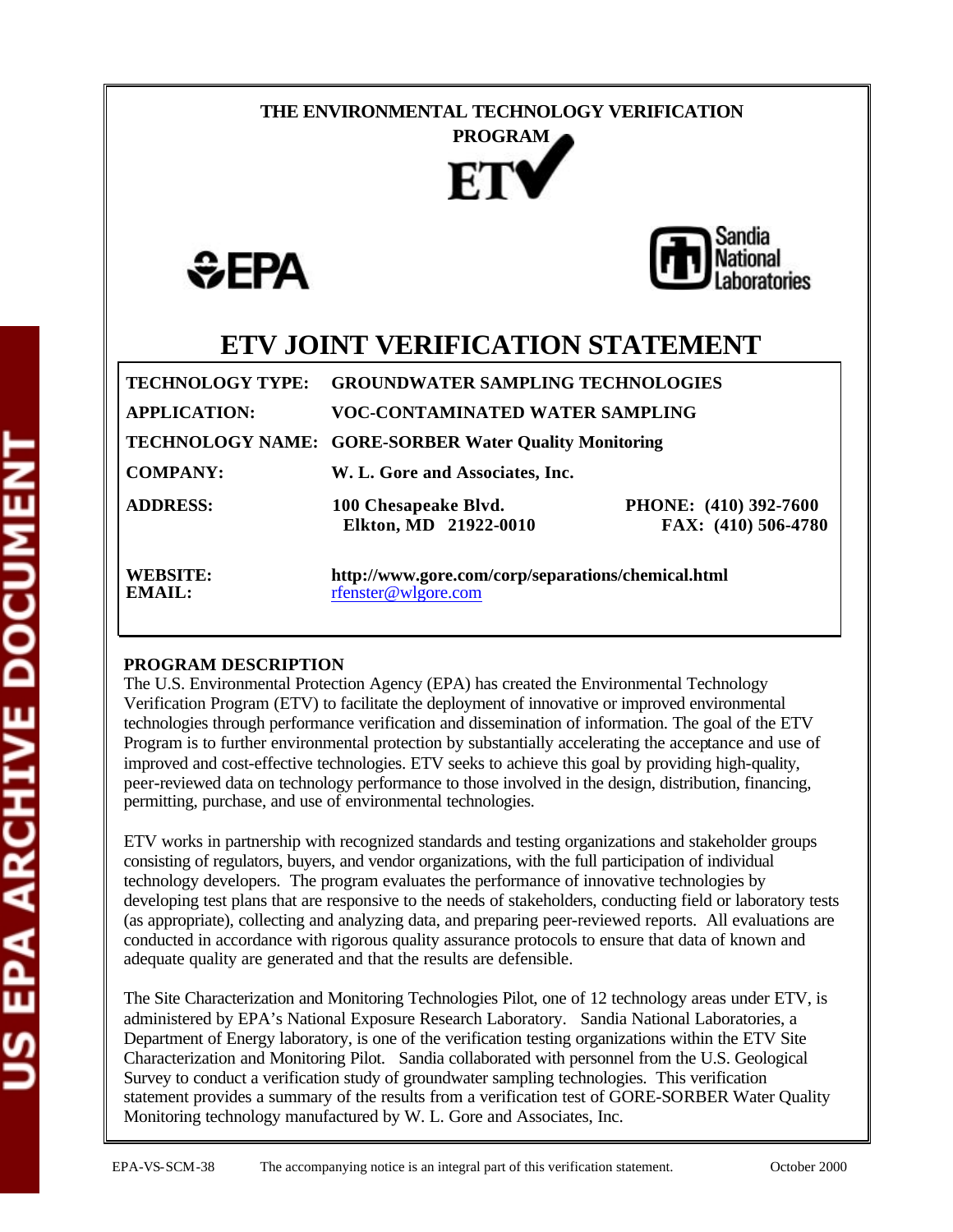#### **DEMONSTRATION DESCRIPTION**

In August 1999, the performance of six groundwater sampling technologies was evaluated at the US Geological Survey (USGS) Hydrological Instrumentation Facility at the National Aeronautics and Space Administration Stennis Space Center in southwestern Mississippi. Each technology was independently evaluated in order to assess its performance in the collection of volatile organic compound- (VOC) contaminated water. The verification test design incorporated the use of a 5-inch diameter, 100-foot standpipe at the USGS facility. The standpipe, serving as an "above-ground" well, was filled with tap water spiked with various concentration levels of six target volatile organic compounds. The target compounds (1,2-dichloroethane, 1,1-dichloroethene, trichloroethene, benzene, 1,1,2-trichloroethane, and tetrachloroethene) were chosen to represent the range of VOC volatility likely to be encountered in normal sampler use. Water sampling ports along the exterior of the standpipe were used to collect reference samples over the same time interval that the passive membrane samplers were exposed to the water inside the standpipe. Two trials were carried out at the standpipe. The first trial was a relatively low  $(\sim 20 \,\mu g/L)$  concentration level mixture of the six target VOCs. The second trial incorporated a slowly changing concentration in the standpipe at higher  $(\sim 200 \text{ kg/L})$  concentrations. The modules were tested at five depths ranging from 17 to 53 feet.

The standpipe trials were supplemented with additional trials at groundwater monitoring wells in the vicinity of sites with VOC-contaminated groundwater at the NASA Stennis facility. The GORE-SORBER modules were deployed in five 2-inch and 4-inch wells, along with co-located submersible electric gear pumps as reference samplers. The principal contaminant at the onsite monitoring wells was trichloroethene. The onsite monitoring provided an opportunity to observe the operation of the sampling system under typical field-use conditions.

All GORE-SORBER modules were analyzed using a gas chromatograph-mass spectrometer (GC-MS) at the W. L. Gore and Associates, Inc. (Gore) laboratory since the sampler is sold with analysis included. The Gore laboratory uses a modified method derived from EPA Methods SW-846 8260 and 8270. All reference samples were analyzed by two identical field-portable GC-MS systems that were located at the test site during the verification tests. The GC-MS analytical method used for the reference samples was a variation of EPA Method 8260 purge-and-trap GC-MS, incorporating a headspace sampling system in lieu of a purge and trap unit. The overall performance of the groundwater sampling technologies was assessed by evaluating sampler precision and comparability with reference samples. Other logistical aspects of field deployment and potential applications of the technology were also considered in the evaluation.

Details of the demonstration, including an evaluation of the sampler's performance, may be found in the report entitled *Environmental Technology Verification Report: W. L. Gore and Associates, GORE-SORBER Water Quality Monitoring,* EPA/600/R-00/091.

## **TECHNOLOGY DESCRIPTION**

The GORE-SORBER module consists of a water impermeable membrane surrounding an adsorbent material that is used to collect volatile and semi-volatile compounds in water. When placed in the screened, saturated interval of a monitoring well or piezometer, the waterproof, vapor-permeable membrane collector housing allows for the selective movement of volatile and semi-volatile organic compounds across the membrane onto the adsorbent. The hydrophobic nature of the membrane restricts liquid water transfer across the membrane.

A GORE-SORBER module consists of four separate sorber packets combined into a single sampling unit. A typical sorber packet is about 25 mm in length, 3 mm in diameter, and contains 40 mg of a granular adsorbent material that is selected on the basis of the specific compounds to be detected. Proprietary polymeric and carbonaceous resins are used as the sorbent material because of their affinity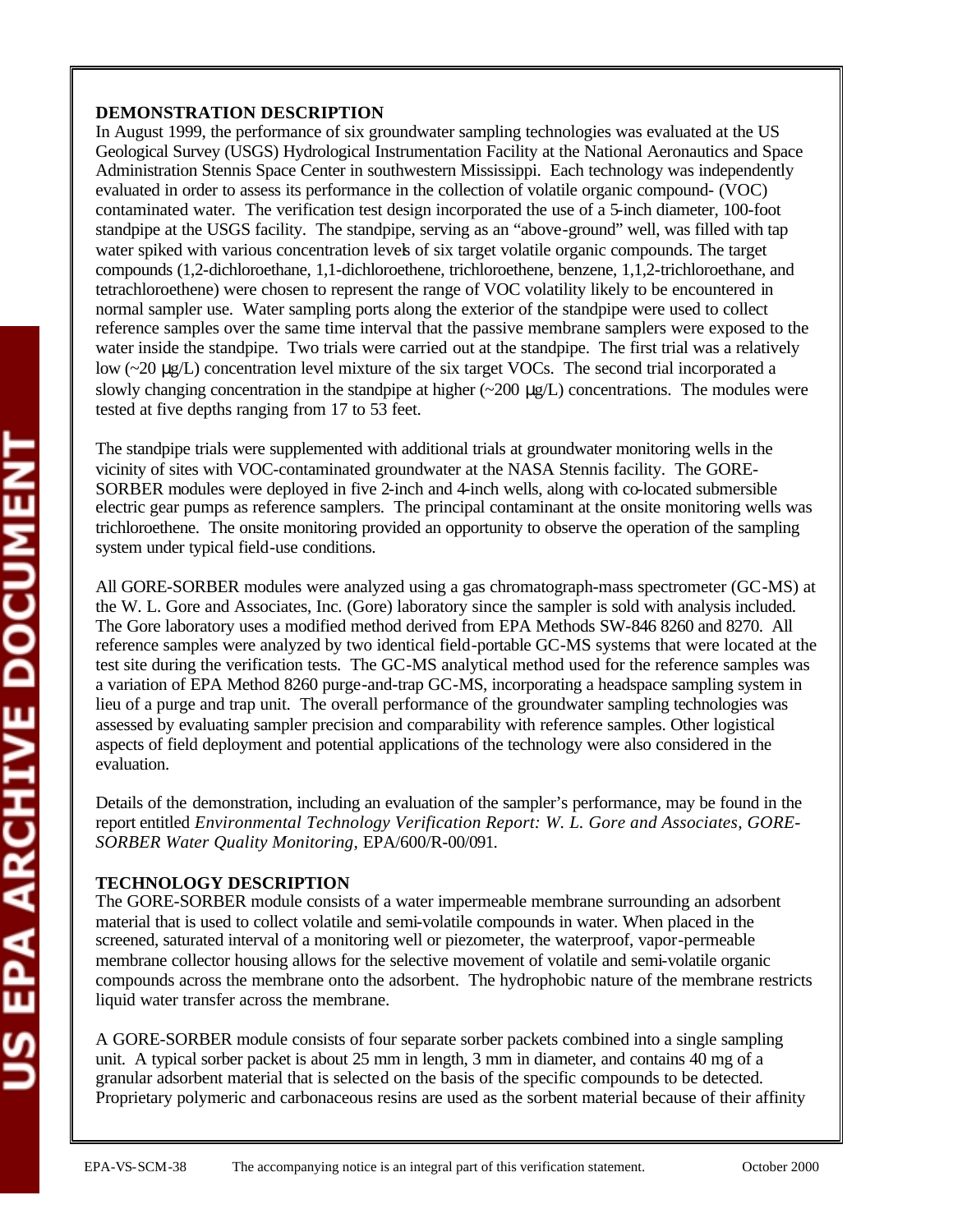for a broad range of VOCs and semi-VOCs. The sorber packets are sheathed in the bottom of a length of vapor-permeable insertion and retrieval cord that includes a loop attachment. The four sorber units and associated membrane cord are collectively termed the GORE-SORBER module. Both the retrieval cord and sorbent container are constructed solely of inert, hydrophobic, microporous membrane. Every module has sufficient sorbers such that there are always a minimum of two samples available in each module for use as duplicates or backups as needed. A unique feature of the membrane is that it is hydrophobic, excluding the transfer of liquid water across the membrane, while facilitating vapor transfer. Thus, VOC and SVOC vapors can penetrate the sorbent module freely and collect on the adsorbent material. Depending on the membrane characteristics, liquid water transfer across the membrane will be limited up to a particular depth, and therefore, it is important to know the desired depth of installation. Different membranes can be used for different installation depths, and GORE technical support personnel can help in membrane selection. Standard (STND) and high water entry pressure (HWEP) membranes were evaluated in this verification test.

The sampling modules are compact and completely passive. They are fastened to a string and stainless steel weight, suspended in the well, normally at the mid-screen location, and left in place for 48 hours. Upon retrieval they are placed in airtight containers and overnight shipped to the Gore laboratory. Laboratory analysis options for the sorbent modules include methods for the determination of volatile organic compounds, semi-volatile organic compounds, and polycyclic aromatic hydrocarbons. In addition to these common suites of compounds, the samples can also be analyzed for specific groups of compounds; i.e., fuel hydrocarbons, chlorinated organics, and others. The analyses follow modified EPA SW846 Methods 8260 for VOCs, and 8270 for semi-VOCs. All analytical services on GORE-SORBER modules are performed at the W.L. Gore & Associates, Inc. laboratory in Elkton, MD.

# **VERIFICATION OF PERFORMANCE**

The following performance characteristics of the GORE-SORBER Water Quality Monitoring system were observed:

*Precision:* The precision of the sampling modules, under stable concentration conditions, was determined by the collection of replicate samples in a standpipe trial in which the target concentration levels were about 20  $\mu$ g/L at water column depths ranging from 17 to 46 feet. GORE-SORBER STND membrane module precision, represented by the relative standard deviation, for all target VOC compounds at 17- and 28-foot sampling depths ranged from 2 to 28% with a median value of 14%. GORE-SORBER HWEP module relative standard deviations at 17-, 28-, 35- and 46-foot depths ranged from 9 to 35% with a median of 21%. Reference method relative standard deviations, under similar sampling, conditions ranged from 3 to 17% with a median value of 12%.

*Comparability with a Reference:* GORE-SORBER module results are reported in terms of total mass of VOC collected in the module. In this format, the data are not directly comparable to the concentration data derived from conventional groundwater monitoring. The first deployment of a module is usually accompanied by the collection and analysis of a conventional groundwater sample, which enables comparison of the two data formats. The correlation between GORE-SORBER modules data and conventional groundwater sample data was carried out by deploying GORE-SORBER modules and reference pump in five different wells with known TCE contamination. Trichloroethene concentration in these 5 wells ranged from 5 to 2,000  $\mu$ g/L. The observed correlation between GORE-SORBER module data and reference sample data was very good. The correlation coefficients for the STND and HWEP modules were 0.997 and 0.998 respectively.

*Versatility:* The versatility of the GORE-SORBER module in typical field screening and monitoring applications for VOC compounds in groundwater is as follows: The modules have limited versatility in terms of deployment depth since the maximum deployment for which they are rated is a water column depth of 50 feet. The modules have wide versatility in terms of the number of compounds detected